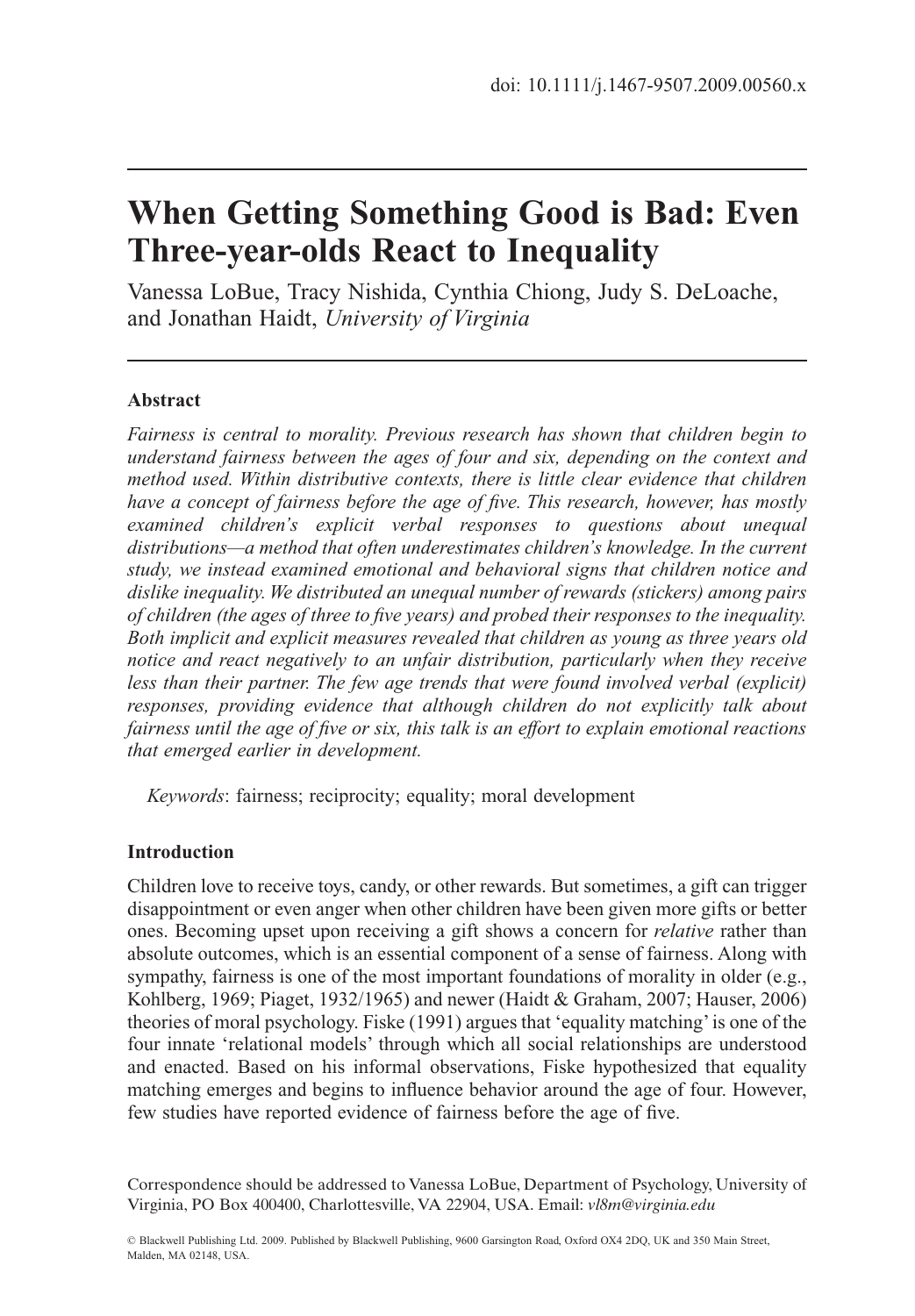In the current experiment, we set out to explore the emergence of fairness systematically. We asked: At what age do children become unhappy about receiving a gift when someone else has received a larger one? What are the precursors and first signs of this reaction?

## *Share Share, That's Fair*

Some researchers have suggested that children's willingness to share is one of the earliest precursors of a sense of fairness, and that it is visible at an early age (Rheingold, Hay, & West, 1976). Children as young as eight months have been observed to share toys with parents, other infants, siblings, and even strangers by showing or giving them toys and engaging them in co-operative play (Hay, 1979; Hay & Murray, 1982; Rheingold et al., 1976). Infants have even been shown to share with others when resources are low. Hay, Caplan, Castle, and Stimson (1991) studied groups of three one- and two-year-old children in a group play session, and observed whether the children spontaneously shared toys. In one condition, the groups of infants were given an ample number of toys for the group. In a second condition, only a few toys were provided. Both the one- and two-year-old infants demonstrated sharing in both conditions, with very few age effects, indicating that infants have the capacity to share, even when resources are scarce. There is no reason to think, however, that this early sharing is motivated by some sort of proto-fairness (i.e., a recognition that the other children have a right or claim to the toys), rather than by a desire for affiliation, or by some other concern.

Research with older children suggests that sharing and possession become major areas of moral dispute between siblings (Dunn & Munn, 1987; Ross, Ross, Stein, & Trabasso, 2006). Parents are attentive to addressing issues of sharing and possession within the household (Ross, Filyer, Lollis, Perlman, & Martin, 1994). Dunn and Munn found that three-year-olds were very concerned over issues of property when fighting with their siblings. The notion that a child has some sort of 'right' or control over some objects, but not all objects, coupled with a tendency to get upset when others take or use those objects without permission, suggests an early sense of fairness. However, Dunn and Munn reported that the justifications given by three-year-olds in these disputes were based on the children's own desires, and only occasionally did they use fairness-related language (Dunn & Munn). Thus, the ability to talk about fairness may follow years after the first signs of concerns about fairness.

#### *Unfair Treatment*

In a related vein, there is research showing that by the age of four, children can judge situations to be wrong or unacceptable based on concerns with fairness or the wellbeing of others, and can use moral language to explain their judgments (Wainryb & Brehl, 2006; for reviews, see Helwig & Turiel, 2003; Smetana, 2006; Turiel, 2006). For example, Song, Smetana, and Kim (1987) found that Korean children from kindergarten onwards used fairness-related language to justify the wrongness of hypothetical situations. Similarly, in a study conducted in the United States, four- and five-year-olds were interviewed about whether it is right or wrong to exclude children from genderstereotyped activities simply based on gender. All children evaluated exclusion based solely on gender as wrong, and they often provided moral reasons to support their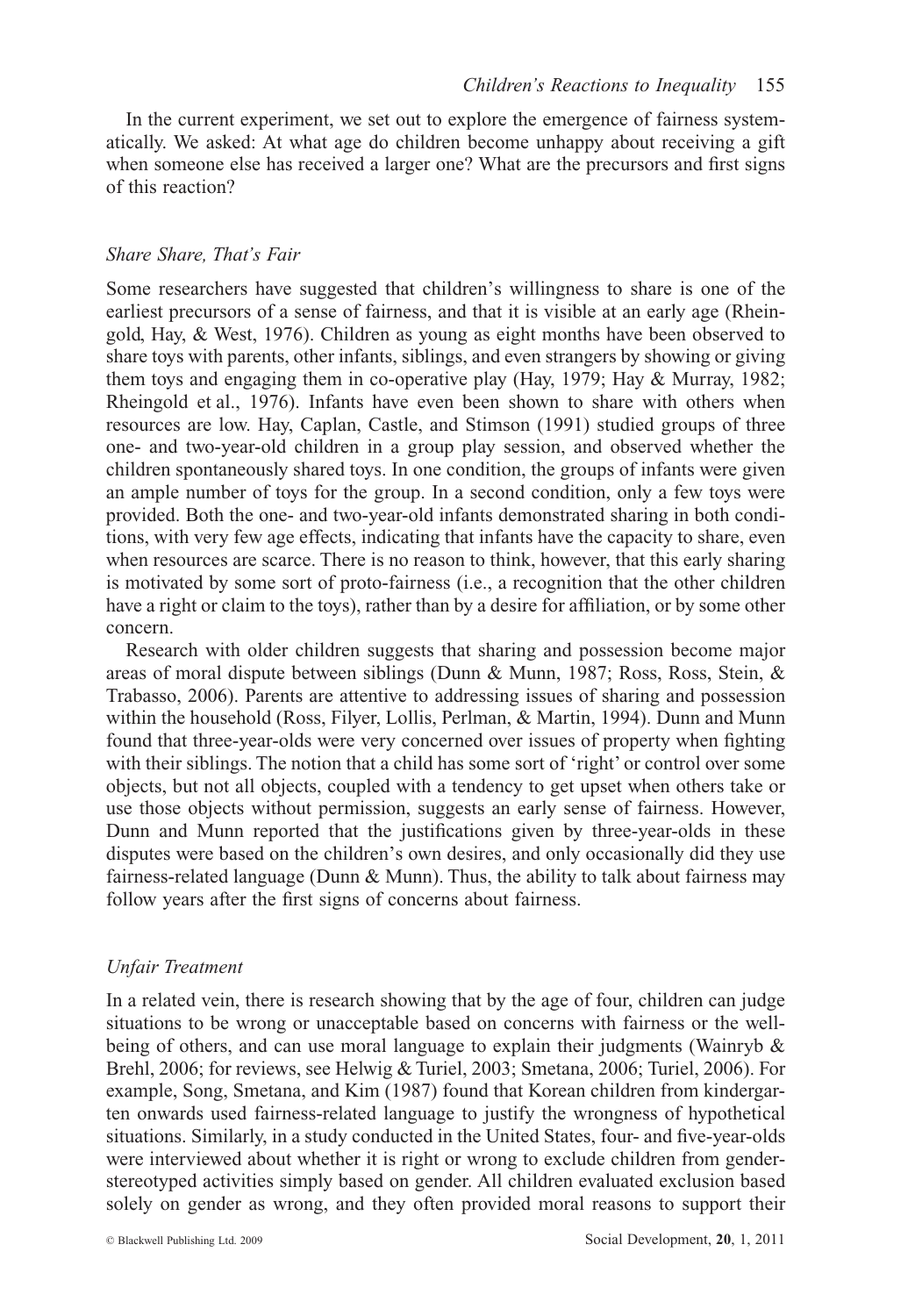judgments, including reasons regarding fairness (Killen, Pisacane, Lee-Kim, & Ardila-Rey, 2001).

In a similar study, Konstantareas and Desbois (2001) presented four- to eight-yearold children with five vignettes describing disciplinary practices used by parents and asked them to judge the fairness of the parents in each vignette. The results were that children judged situations where parents treated siblings differently as more unfair than public humiliation or threat of physical punishment. These results demonstrate that children from four years old onwards are aware that arbitrary distinctions in interpersonal treatment are unfair.

#### *Unfair Distributions*

Based on the research reviewed so far, and consistent with Fiske's (1991) speculation, it seems that some precursors or early signs of fairness should be found in four-yearold children. However, research on children's emerging sense of distributive justice has shown little evidence of understanding before the age of five. For example, Damon (1975) gave a series of hypothetical dilemmas to four- to seven-year-old children. In these dilemmas, fictional children were described as making different contributions to a group project (such as making crafts to sell). For example, one child worked harder than another, or one did better work. The participants were asked to decide how rewards should be distributed among these fictitious children.

Damon (1975) reported a six-level progression in children's responses. Four-yearolds were exclusively at the two lowest levels (0-A and 0-B). They often confused fairness with their own wishes and desires, and they justified their choices in an arbitrary and *post hoc* fashion. Some understanding of fairness was found after the 5th birthday, when children began to focus on strict equality, insisting that each child receive the same reward, regardless of their individual contributions (Level 1-A). However, the central notion of fairness—the idea that people should in some sense get what they *deserve* (Level 1-B)—was not clearly present before the age of six. At this point, children advocated distributing rewards based on individual contributions to the project.

Studies in which children themselves made real distributions of rewards reveal the same pattern. Lane and Coon (1972) found that four-year-olds who were asked to distribute a reward—a set of 20 colorful stickers—between themselves and a fictitious partner generally made very selfish distributions, whereas most five-year-olds distributed the stickers more equally. Any ability to go beyond equality and consider more complex notions such as relative contribution or relative need did not appear until even later in development. Gerson and Damon (1978) report similar findings when asking groups of children to distribute candy among themselves. It is probably for this reason that most research on fairness has focused on children the age of six and above (e.g., Nisan, 1984).

A more recent study yielded similar results, suggesting that children under the age of six behave primarily based on selfish desires and not based on any knowledge or concern about fairness. In three different 'treatments', Fehr, Bernhard, and Rockenbach (2008) asked three- to eight-year-old Swiss children to allocate candy to themselves and an anonymous partner. In the 'prosocial' treatment, participants chose between giving themselves and their partner each one piece of candy (1, 1), or giving themselves one piece and the partner none  $(1, 0)$ . In the 'envy' treatment, participants chose between giving each person one piece of candy (1, 1), or they could give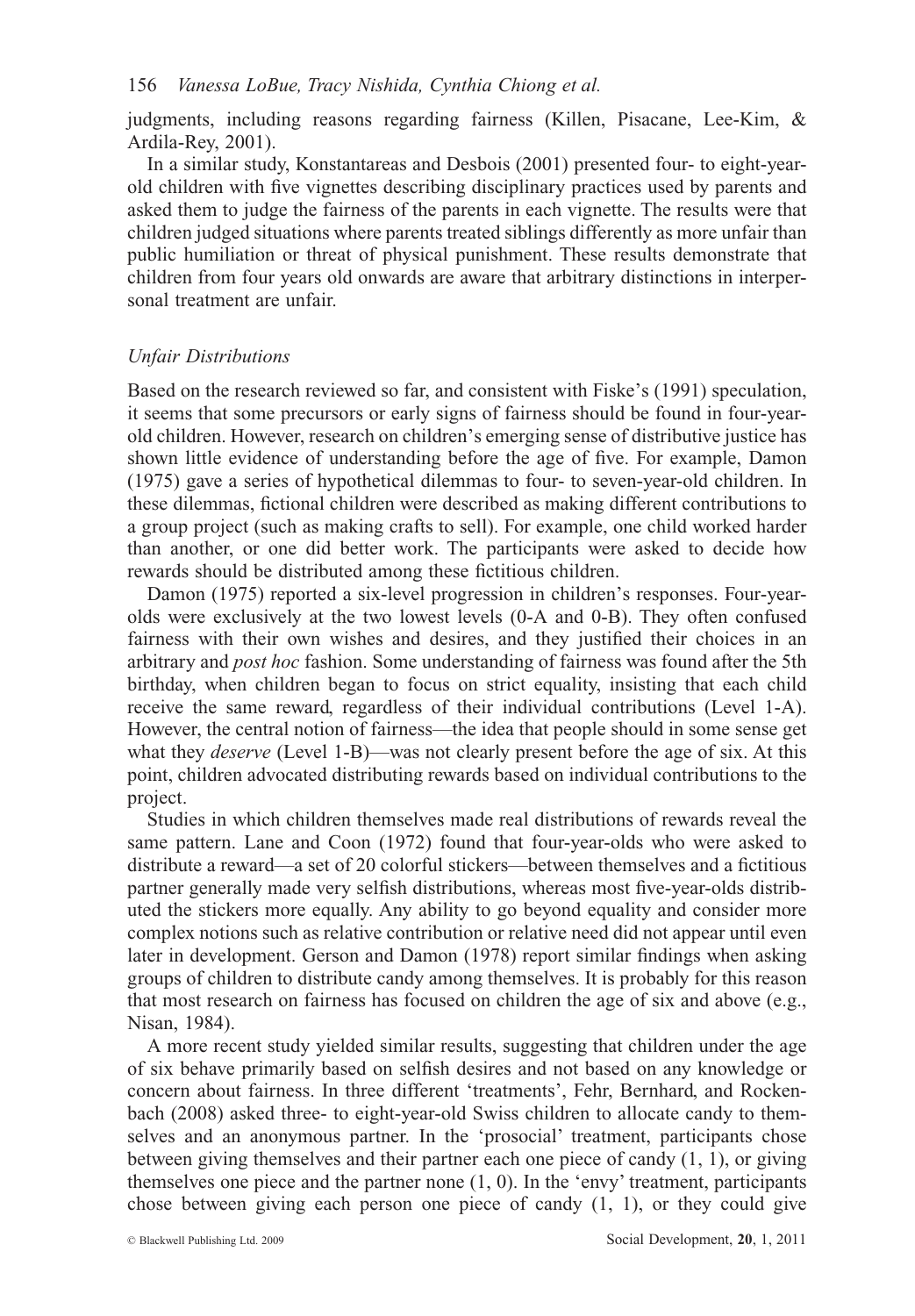themselves one piece of candy and their partner two pieces (1, 2). Finally, in the 'sharing' treatment, participants chose between giving each person one (1, 1) or giving themselves two and the partner none (2, 0). In all three treatments, the majority of children under the age of five behaved selfishly and showed little concern for equality or fairness. But by the age of seven, egalitarian responses became the norm.

Only one study that we know of suggests that children under five years of age have a direct preference for fair distributions. Olson and Spelke (2008) asked children (the ages of 3.5–4) to direct a doll to distribute stickers, sea-shells, and other small objects among several other dolls who varied in their relationship to the target doll and in their prior generosity to the doll. When the number of objects to distribute was equal to the number of doll recipients, children showed a strong preference for giving one object to each doll. However, we cannot be certain whether these children were guided by a concern for fairness or by a simple perceptual preference for one-to-one matching of objects. When a one-to-one match was not possible, children preferred to give rewards to dolls described as siblings and friends, compared to dolls who were strangers.

Thus, fairness research to date has mostly relied on explicit measures, such as interviews, questionnaires, and other techniques that require verbal responses from children (Premack, 2007). However, verbal reports may underestimate what children actually know. Further, in much of the research described above, experimenters used interviews about hypothetical situations to probe children's concepts of fairness (Damon, 1980; Kohlberg, 1969).

## *Two Kinds of Inequality Aversion*

Economists have found it useful to specify two simple fairness-related constructs that can be measured without recourse to verbal reports: *disadvantageous inequality aversion* is a negative reaction to divisions or distributions in which a person gets less than others, and *advantageous inequality aversion* is a negative reaction to divisions or distributions in which a person gets more than others (Fehr & Schmidt, 1999; Loewenstein, Thompson, & Bazerman, 1989). Using this approach makes it possible to study fairness in non-human primates, where there is some ambiguous evidence suggesting the existence of disadvantageous inequality aversion, but no evidence at all of advantageous inequality aversion (Brosnan & de Waal, 2003).

Both kinds of aversion are responses to distributions that are not equal. It is important to note that 'inequality aversion' is a specific form of 'inequity aversion,' both of which are discussed by Fehr and colleagues (Fehr & Schmidt, 1999; Fehr et al., 2008). Equity refers to proportionality—the ratio of each person's inputs to outcomes should be the same for all members of a joint enterprise, according to equity theory (Walster, Walster, & Berscheid, 1978). The simplest form of equity, computationally, is equality—each person gets the same outcome, which is equitable when each person is assumed to have made the same contribution, or to have the same claim on a pool of resources. We think that equality is the only form of equity that young children might notice and care about (see Gummerum & Keller, 2008, for a review of recent research in economics that relates to this topic). Research by Sigelman and Waitzman (1991) supports this idea: the researchers found that children as young as five are not sensitive to contextual information associated with unequal distributions such as equity, and instead only focus on equality.

Might children show an *aversion* to disadvantageous inequality, or even to advantageous inequality, well before they can *talk* about fairness or *carry out a fair*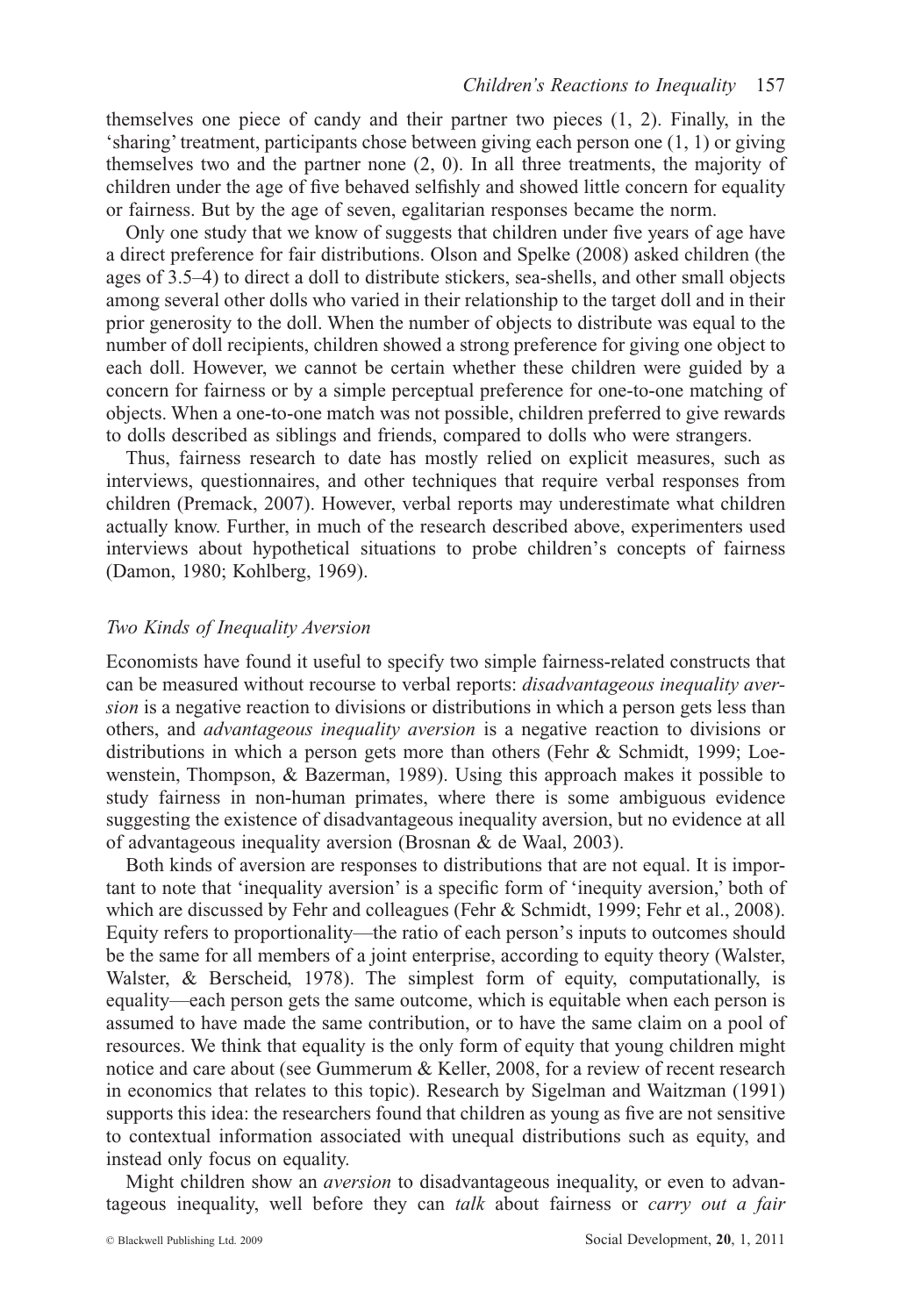*distribution* on their own? The research reviewed above suggests that children can carry out equal distributions by the age of five years, and in interpersonal treatment by the age of four. Further, a study by Birch and Billman (1986) suggests that children as young as three years old might notice and be averse to disadvantageous inequality in distributions. In the study, the experimenter distributed 'special snacks' to pairs of children (the ages of three to five years) who were either friends or acquaintances. One child received ten of his/her favorite snack items and ten least preferred items (based on individual pre-testing). The other child received just one of the same two items. The experimenter then left the children alone for 5 minutes with a video camera recording what ensued. Birch and Billman found very little spontaneous sharing by the child who had more, although the child with less frequently asked to be given some of the bounty ('gimme some!'). The request was often honored with a few pieces, but never with an even split. Further, there was little or no talk of fairness by either child, and there were no age differences.

In the Birch and Billman (1986) study, the fact that some children asked for more indicates that they noticed the difference in the size of the piles. However, in the absence of any other sign of concern about fairness, we cannot tell if the children were objecting to inequality or were simply seeking a larger share of the snacks. Furthermore, it was not clear that equality was a relevant standard; the piles of unequal treats were simply given to the children with no explanation. The children may not have known that the experimenter had intentionally created the disparity.

In the current experiment, we had three goals. Firstly, we examined reactions to *both* advantageous inequality and disadvantageous inequality in distributions. There are no studies to our knowledge that have examined advantageous inequality aversion in young children.

Secondly, we examined children's verbal *and* emotional reactions. Most fairness research to date has focused on cognitive or conceptual aspects of fairness, rather than emotional aspects. We thought that children's emotional responses might reveal a concern for fairness earlier than their verbal behavior.

Finally, we placed children in a real distribution situation rather than using hypothetical stories or dolls as has primarily been done in research on fairness. We thought children were most likely to reveal their abilities if they themselves were the victims—or even the beneficiaries—of an obviously unfair distribution.

In the study reported here, we created a simple and unambiguous case of inequality in the distribution of stickers to pairs of children from the ages of three to five years, ostensibly as a reward for cleaning up. We examined verbal and emotional negative reactions, both by the children who received fewer stickers (disadvantageous inequality aversion), and those who received more stickers (advantageous inequality aversion). We expected that the youngest children would be happy to get two stickers, even when their partner got four, but that disadvantageous inequality aversion would become increasingly visible as children got older. We had no prediction about advantageous inequality aversion, except that it would not be present in three-year-olds.

## **Method**

#### *Participants*

The participants were 142 typically developing children divided into three age groups: 44 three-year-olds (*M* = 3.55 years, *r* = 2.92–3.98 years), 64 four-year-olds (*M* = 4.54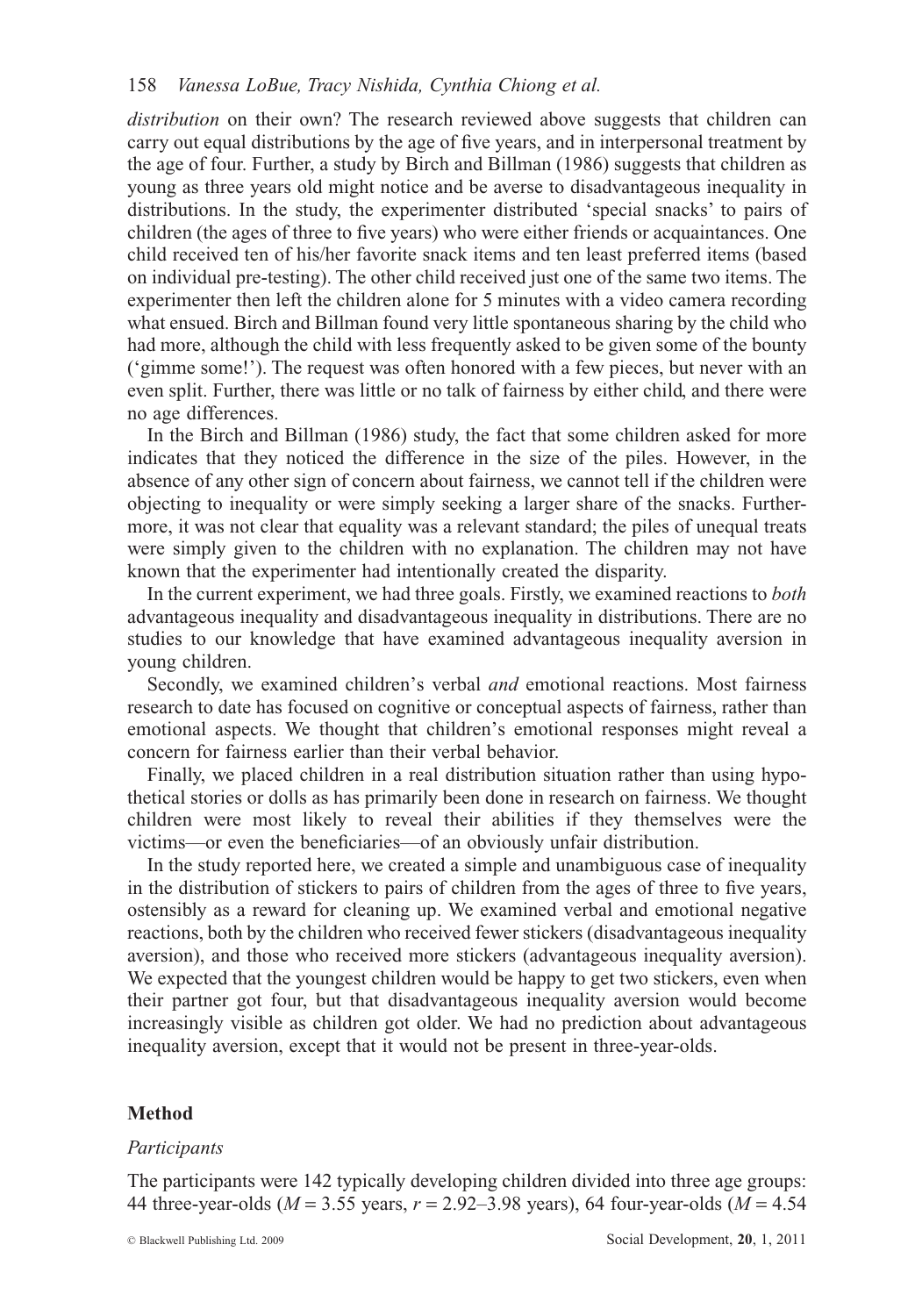years,  $r = 4.00-4.99$  years), and 34 five-year-olds  $(M = 5.29$  years,  $r = 5.01-5.82$ . Sixty-two of the children were male and 80 were female. All children were recruited from four preschools, and they were predominantly White and middle-class. Three female experimenters tested all available children at each of the preschools.

Parental consent was obtained for all participants prior to testing. Approximately 20 percent of parents who were asked to consent agreed to allow their children to participate. At each school the experimenters assigned participating children to pairs, matching most pairs by sex and age. This resulted in a total of 71 pairs, 59 of which were same-age (within six months) same-sex pairs. Because of constraints on participant availability, two of the child pairs were same-sex mixed-age (greater than one year apart), and 10 were same-age mixed-sex. Once paired, each child was assigned at random to receive either four stickers (hereafter referred to as 'advantaged') or two stickers ('disadvantaged') in the distribution phase of the experiment. All of the following procedures were approved by the Institutional Review Board for Behavioral Sciences at the University of Virginia.

## *Materials and Procedure*

*Warm-up Phase.* Pairs of participants were invited away from the main group at each preschool to play a game with the experimenter. They were seated in a quiet area where a video camera recorded the session. The children were given a bag of blocks to play with for 5 minutes, and the experimenter joined in the play. The purpose of this warm-up phase was to allow the children to become comfortable with each other and the experimenter. After the play period, the experimenter asked the children to help her clean up the blocks. Children sat side by side on the floor.

*Distribution Phase.* Once the blocks from the warm-up phase were removed from view, the experimenter prepared the children for the distribution by saying: 'Since you helped me clean up, I'm going to give you some stickers'. The stickers were thus presented as a reward for cleaning up the blocks.

The goal of this phase was to create a blatantly *unequal* distribution of a desired reward (stickers). Accordingly, the experimenter counted out a set of stickers from a paper bag, one at a time, resulting in four stickers for one child (advantaged), and two stickers for the other child (disadvantaged). As she distributed the stickers, the experimenter called the children's attention to what she was doing: 'One sticker for Mary [name of the first child], one sticker for Sally [name of the second child], two stickers for Mary, two stickers for Sally, three stickers for Mary, four stickers for Mary'. Each sticker was placed directly in front of the designated child in clear view of both children.

After the distribution of the stickers, the experimenter paused for approximately 7 seconds without making eye contact with either child in order to give them a chance to respond spontaneously to the unequal distribution of stickers. The experimenter then gave the children a series of prompts to probe their reactions:

Prompt 1: Is that okay? (If a child responded to any of the prompts by indicating that the distribution was 'not okay' or 'unfair,' the experimenter always asked for a reason [usually by saying 'why is that not okay?'] If the child responded with an answer of 'okay', the experimenter moved on to the next prompt).

Prompt 2: How many stickers do you have (advantaged child)? How many stickers do you have (disadvantaged child)? Do you have the same number of stickers?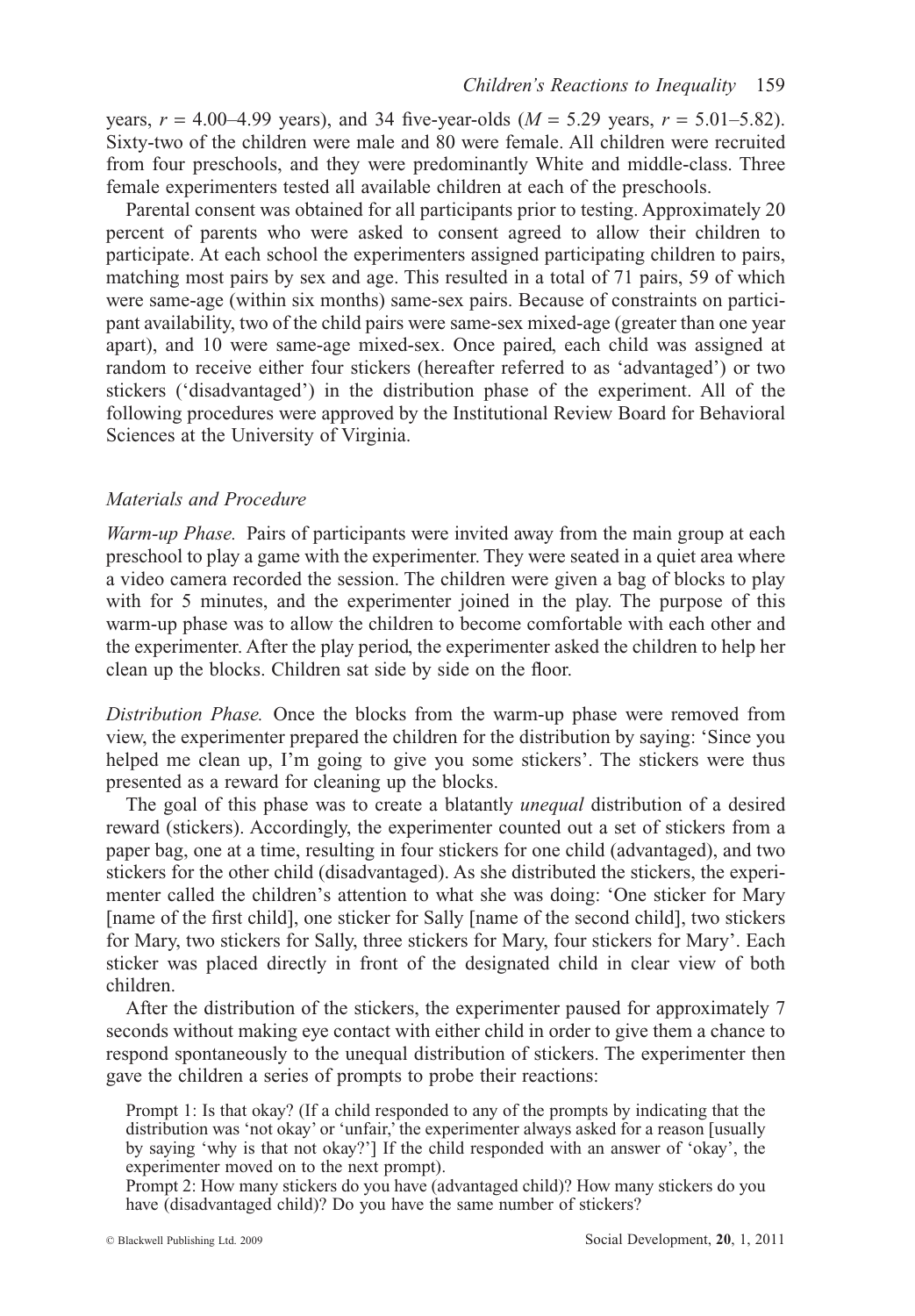Prompt 3: Is that okay? Prompt 4: Is that fair? Prompt 5: What should we do about it? (This prompt was only given if one or both children had answered 'no' to Prompt 4. No other prompts were given if both children responded with 'yes'.)

*Post-distribution Phase.* Finally, the experimenter looked in a bag, and produced two more stickers: 'Look what I found! Two more stickers! The experimenter then gave the disadvantaged child the two stickers. Afterwards, she repeated Prompt 2, demonstrating that each child now had an equal number of stickers.

# *Coding*

Two coders who were always blind to the experimental hypotheses and to the ages of the children separately coded all key parts of the videotaped sessions.

*Emotional Responses.* To ensure that raters were not influenced by the actual distribution of the stickers (and their own feelings of inequality aversion), we created short video clips that began right after the experimenter finished each distribution and that showed the children's initial reactions to the distribution. Editing software was used to place a blurred spot over each child's pile of stickers, so that the coders could not see how many stickers each child received.

Each coder rated the overall emotional positivity of each child during the initial 7 or so seconds after the distribution was finished and before the experimenter asked the first probe question ('is that okay?'). Coders made ratings for each child on a five-point scale:  $1 =$  clearly unhappy;  $2 =$  slightly unhappy;  $3 =$  no visible affect;  $4 =$  slightly happy; and  $5 =$  clearly happy. These positivity ratings provided our most direct measure of inequality aversion. (Raters achieved an overall alpha reliability of .79.)

*Looking Behavior.* Coders counted the number of times each child looked at his/her own stickers, at the other child's stickers, at the other child, and at the experimenter during and after the distribution. Looking behavior was coded from the beginning of the distribution until the experimenter began prompting the children. Children who seemed happy often began playing with their stickers immediately, so we interpret frequent looking away from one's own stickers as a sign of dissatisfaction or envy, and therefore as an indirect behavioral measure of inequality aversion. (Raters achieved an overall reliability of .72.)

*Verbal Behavior.* Children's responses to the questions 'Is it okay?' and 'Is it fair?' were recorded. In addition, the children's verbal justifications as to why the distribution was not okay or not fair were transcribed and then coded with respect to the following (non-exclusive) codes:

- (1) Fairness—child used the words 'fair' or 'equal', or explicitly indicated that the relevant issue was fairness (e.g., 'Because it's not fair.' or 'We need to have the same amount!').
- (2) *Desire*—explicitly stated desire for stickers (e.g., 'Because I want four.' or 'I want more!').
- (3) Implicit Comparison—child pointed out either the number of his/her own stickers, or how many the other child had, without making an explicit statement about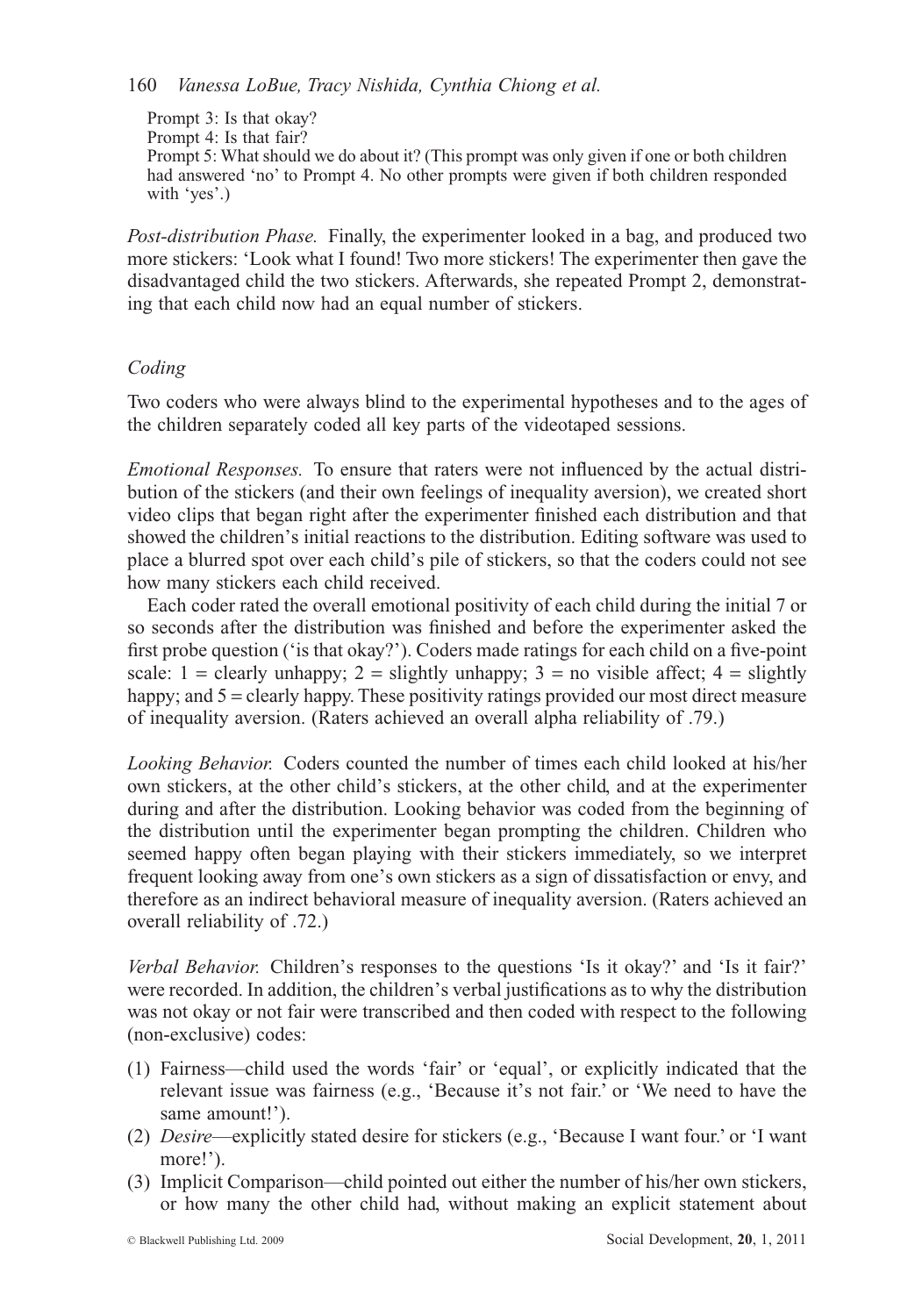fairness. (e.g., 'Because she has four.' or 'I only have two.' or 'I don't have enough.'). These responses are implicit objections to the inequality of the situation, and therefore seem likely to mark inequality aversion.

(4) Unsure or Nonsense—(e.g., 'I don't know.' or 'Because my mom wants a sticker.') (Across all four codes, raters achieved alpha reliability of .88, with individual alphas per category of responses ranging from .86 to .93).

# **Results**

The analyses focused on behaviors coded during the distribution phase of the experiment and immediately afterward that might reveal inequality aversion: emotional reactions, looking behaviors, and verbal responses. For statistical purposes, we treated each child as an independent entity, even though the children in the dyad could have affected each others' responses. The most important measure of inequality aversion comes from the first several seconds after the unfair distribution was made. During this time, the children's responses were relatively independent—they rarely interacted or even looked at each other. They primarily looked at their own stickers, at the other child's stickers, and at the experimenter.

# *Three Examples*

To illustrate the nature these interactions, we first describe three cases that exemplify the range of responses we observed, from no hint of inequality aversion (example 1) to instant and explicit protest (example 3).

*Example 1: Happy to Get Stickers (Four-year-old Girls).* After the unequal distribution of the stickers, both children looked down at their own stickers and began to touch them. The advantaged child then said, 'I have four!' The experimenter asked, 'Is that okay?' The advantaged child responded, 'Yes'. The experimenter then asked the disadvantaged child the same question. 'Yes!' she exclaimed. When the children were asked to count their stickers, they did so correctly and agreed that they did not have the same number. However, when asked again if the distribution was okay and if it was fair, they both gave an enthusiastic 'Yes'.

In terms of their emotional ratings, both children received a 4, indicating that the coders judged them to be slightly happy throughout the distribution phase of the experiment. There was no discernable sign—in word, deed, or emotional expression—of inequality aversion, nor was there any talk of fairness.

*Example 2: Silent but Unhappy (Five-year-old Girls).* After the distribution of the stickers, the disadvantaged child immediately looked up at the experimenter and said, 'I've got two . . .' When the experimenter asked, 'Is that okay?'neither child responded. The advantaged child looked at the disadvantaged child, while the disadvantaged child looked down at her stickers. When prompted for a second time, after a pause, the disadvantaged child answered, 'Yes', while still looking at her stickers, displeased. The experimenter then asked, 'Do you have the same amount of stickers?'The disadvantaged child silently shook her head, still looking down at her stickers, while the advantaged child immediately responded, 'No'. When asked for a third time by the experimenter, 'Is that okay?' the advantaged child again looked to the disadvantaged child, and again the disadvantaged child looked unhappily at her own stickers, responding, 'Yes'. Finally,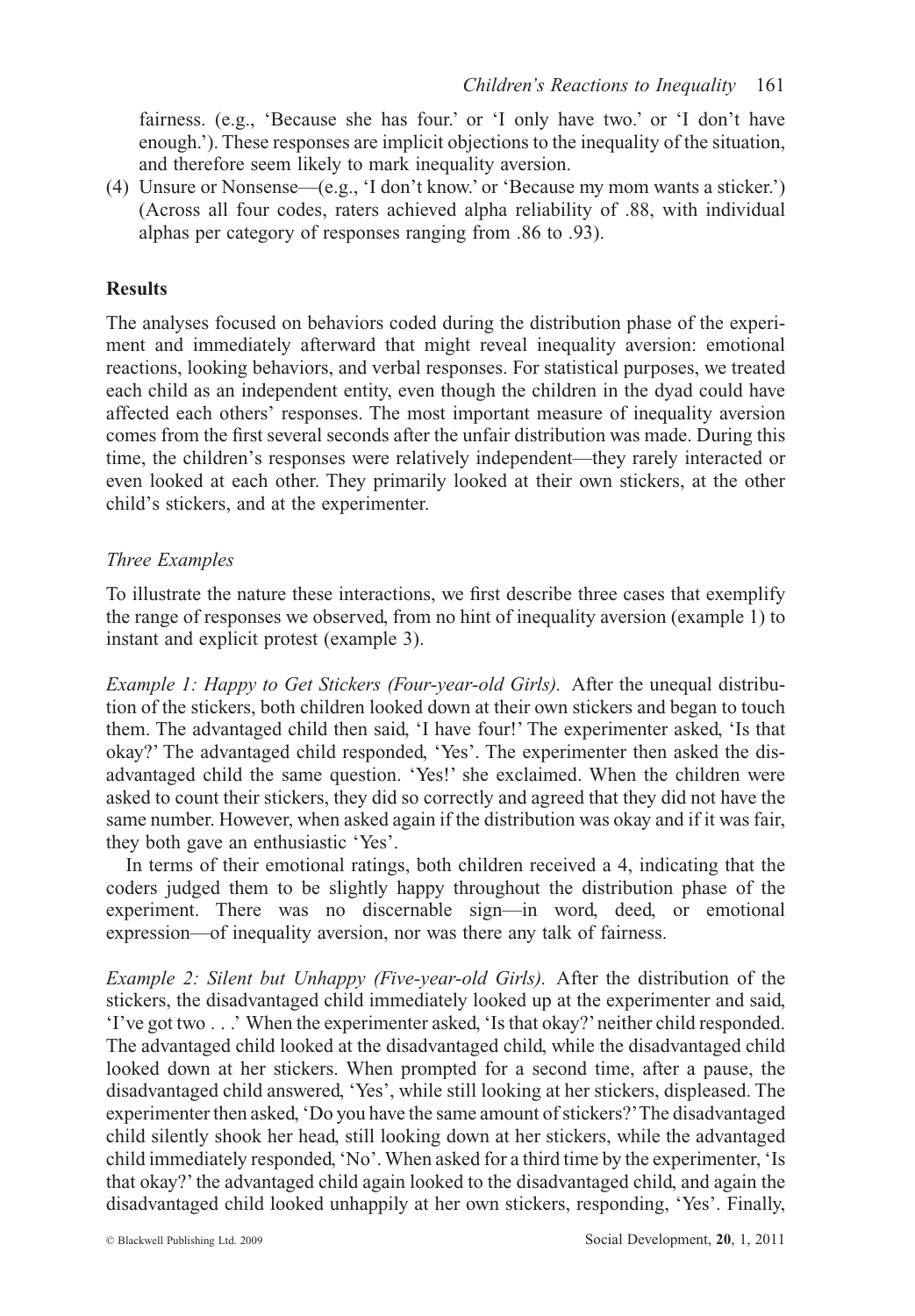when asked directly, 'Do you think that's fair?'the disadvantaged child answered, 'No', while the advantaged child simply looked at her partner.

Although the disadvantaged child responded 'Yes' for many of the prompts, the emotional ratings reveal that she was displeased with the distribution. For their emotional coding, the disadvantaged child received a 2 indicating that she was slightly unhappy. The advantaged child received a 4, indicating that she was slightly happy, although she also seemed to be aware that something was wrong. In this case, the emotional ratings revealed the disadvantaged child's inequality aversion, whereas the verbal coding did not.

*Example 3: Instant Protest (Advantaged, Five-year-old Girl; Disadvantaged, Fouryear-old Girl).* In the 2 seconds after the end of the distribution, the disadvantaged child looked at the advantaged child's stickers, then back at her own, and then asked the experimenter, 'And I get two?' The experimenter replied, 'Is that okay?' The disadvantaged child responded, 'Well, I think we could get the most amount. Both of us can get the *most* amount, together.'The experimenter responded, 'Is it okay that she has more stickers than you?' The disadvantaged child responded, 'Well why don't we both have the same amount?'The experimenter then asked, 'Is it fair that you both have different amounts of stickers?' The disadvantaged child responded, 'Ummm, no'.

The experimenter then addressed the same questions to the advantaged child. 'Is it fair that you have more stickers than [the disadvantaged child]?' The advantaged child shook her head. The experimenter asked, 'How many stickers should [the disadvantaged child] have?' Before the advantaged child could answer, the disadvantaged child said, 'As much as her', tilting her head toward the advantaged child. The advantaged child immediately nodded in agreement, and when asked for a verbal response, said that the disadvantaged child should receive four.

In this case the advantaged child received an emotional rating of 2, indicating that she was slightly unhappy during the distribution (although this may have been due more to her partner's reaction than to the inequality itself). The disadvantaged child received a 1, indicating that she was clearly unhappy. Judging by both the verbal and emotional responses, the disadvantaged child in this case showed clear evidence of disadvantageous inequality aversion and an understanding that the distribution was unequal and unfair.

## *Emotional Responses*

The most basic finding is that the advantaged children were, on average, neutral or happy about having received stickers (mean rating = 3.3, significantly above 3.0 on our five-point scale by one sample *t* test,  $t(70) = 7.08$ ,  $p < .001$ ). In fact, only three advantaged children received a rating below 3.0. In contrast, the disadvantaged children were, on average, unhappy about their stickers (mean rating = 2.3, significantly below 3.0,  $t(70) = 7.99$ ,  $p < .001$ ). Only nine disadvantaged children received a rating above 3.0. In a 3 (age-group)  $\times$  2 (outcome: advantaged vs. disadvantaged)  $\times$  2 (sex) analysis of variance (ANOVA) on these emotional response ratings, there was a large effect of outcome,  $F(1, 141) = 63.93$ ,  $p < .001$ ; the advantaged children were happier than the disadvantaged ones. There was also a marginal sex by age interaction,  $F(1)$ ,  $141$ ) = 3.16,  $p < .05$ , indicating that the three-year-old boys were generally rated as more unhappy (rated as 1.9) than the three-year-old girls (rated as 3.1). But contrary to our prediction, we did not find a main effect of age.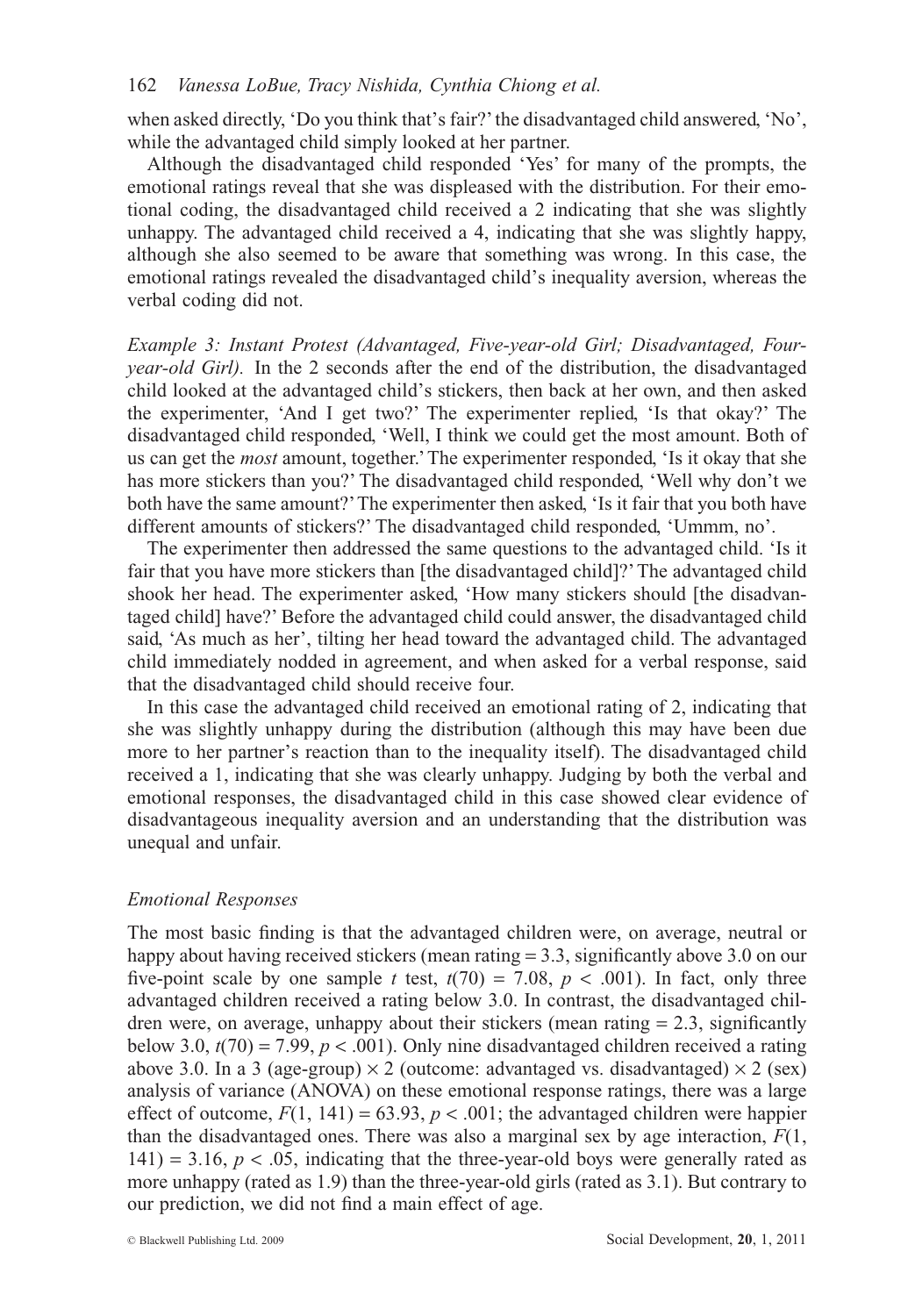These results give us a preliminary indication that *children in all three age groups showed disadvantageous inequality aversion*. However, the emotional ratings provided no evidence of advantageous inequality aversion in any age group.

## *Looking Behaviors*

The children mostly looked at the piles of stickers rather than at their partners or the experimenter, and their looks varied by outcome. Figure 1 shows that advantaged children looked more often at their own pile  $(M = 8.5 \text{ looks})$  than at the other child's pile ( $M = 5.6$ ) (paired samples  $t(70) = 9.63$ ,  $p < .001$ ). Results show some evidence that the disadvantaged children did the opposite, looking marginally more often at the advantaged child's pile ( $M = 7.8$ ) than at their own ( $M = 7.2$ ) ( $t(70) = 1.90$ ,  $p = .061$ ). There were no differences in number of looks to the experimenter or to the other child.

To further analyze the children's looking behavior, a summary variable was created by subtracting the number of looks at the other child's pile from the number of looks at one's own pile. This difference score is taken as a reflection of the child's degree of satisfaction (vs. envy): positive values indicate greater relative focus on one's own pile, often in the process of playing with one's own stickers. In a 3 (age group)  $\times$  2 (outcome: advantaged vs. disadvantaged)  $\times$  2 (sex) ANOVA on this summary variable, there was the expected significant effect of outcome,  $F(1,141) = 51.68$ ,  $p < .001$ , revealing that disadvantaged children's looking behavior showed a lower level of satisfaction. There was also a marginal interaction of outcome and sex,  $F(1,141) =$ 3.84,  $p = 0.052$ , with boys somewhat more likely to show dissatisfaction than girls. As with the emotion ratings, there were no age effects.

## *Verbal Behaviors*

Because the coding of verbal behavior is binary (presence vs. absence of a code for each child), we used logistical regressions to analyze these data. Firstly, we examined the children's initial 'yes' or 'no' response when they were asked 'Is it okay?' and 'Is it fair?' For the 'Is it okay?' question, the results of a 2 (outcome: advantaged vs.



## *Figure 1.* Looking Behavior.

*Note:* Looking to own or other's stickers, by outcome condition. The advantaged children looked significantly more to their own pile of stickers than at the other child's stickers, whereas the disadvantaged children did the opposite.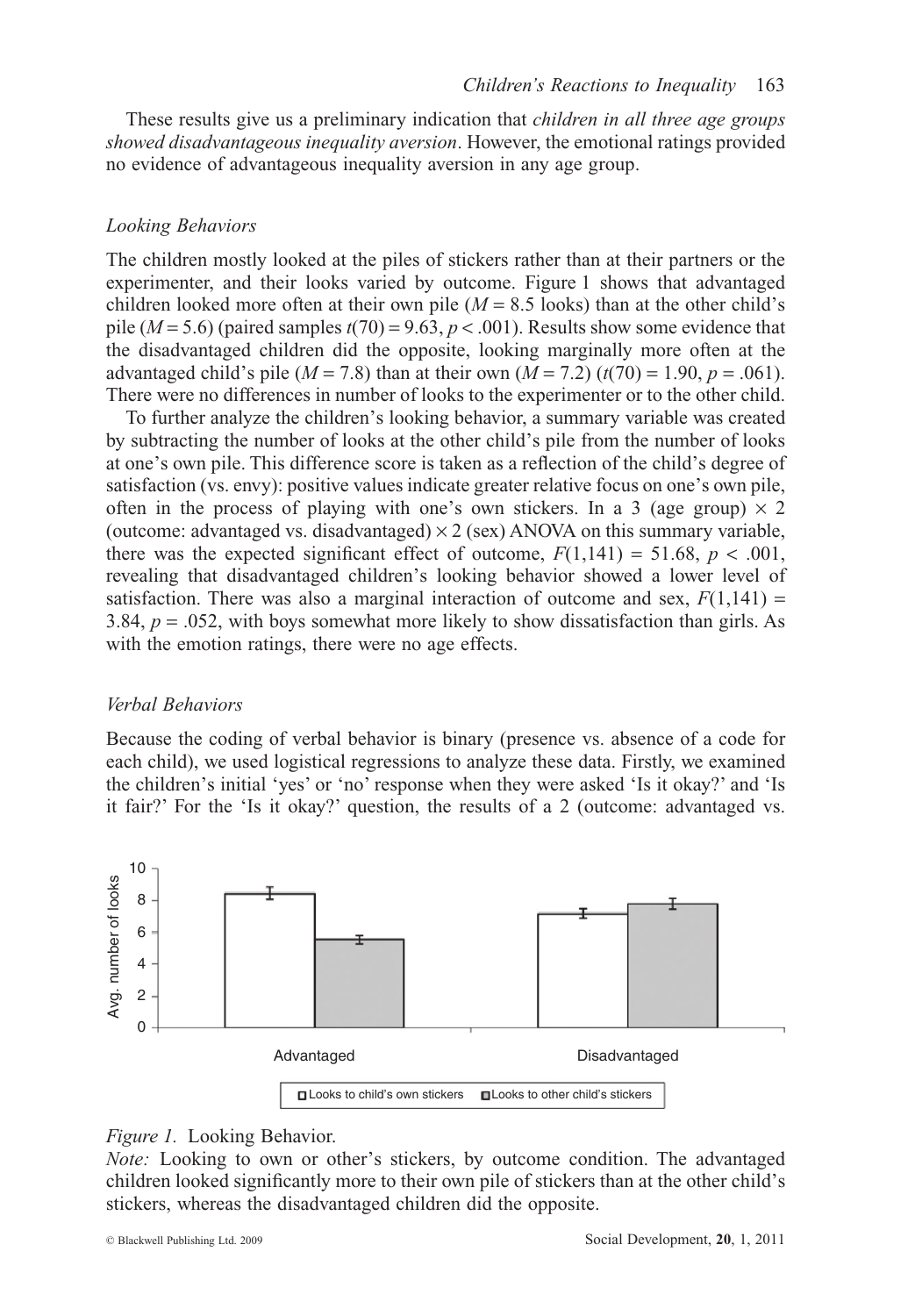

*Figure 2.* Percentage of Children who Answered 'Yes' to the Question, 'Is It Fair?' *Note:* Results revealed a significant age trend for the disadvantaged, but not for the advantaged children.

disadvantaged)  $\times$  2 (sex)  $\times$  3 (age group) logistic regression revealed a marginally significant effect of sex,  $\gamma^2 = 3.41$ ,  $p = .065$ ; boys responded 'No' (38 percent) more often than girls (20 percent). In response to the 'Is it fair?' question, there were no significant effects for any of the independent variables. A closer look at this nonsignificant finding reveals that the advantaged children were equally likely in all age groups to say that the distribution was fair (57 percent said it was). However, looking at the disadvantaged children only, 68 percent of the three-year-olds, 56 percent of the four-year-olds, and 36 percent of the five-year-olds said that the distribution was fair (see Figure 2). This age trend was significant in a 3 (age-group)  $\times$  2 (sex) logistic regression,  $\chi^2 = 3.87$ ,  $p < .05$ .

Next, we analyzed children's comments and justifications in response to our two initial questions and the follow-up questioning by the experimenter. As described earlier, we coded the frequency with which children explicitly talked about *fairness*, *compared* their own stickers to the other child's stickers, used language that implied *desire*, or replied with *unsure or nonsense responses,* including responses of 'I don't know'. For each of these codes, we ran 2 (outcome: advantaged vs. disadvantaged)  $\times$  $2$  (sex)  $\times$  3 (age: three-, four-, or five-year-olds) logistic regressions.

*Fairness.* The children rarely mentioned fairness—only five times overall (two boys and three girls, two disadvantaged, and three advantaged). The average age of these five children was 4.8 years, with none below 4.5 years. The absence of references to fairness in the younger half of our sample suggests that children's explicit awareness of fairness increases with age; however, there were too few cases to analyze.

*Comparison.* The older children (five-year-olds) were more likely to compare their stickers to the other child's stickers (61 percent) than were the younger children (threeand four-year-olds, 26 and 30 percent, respectively),  $\chi^2 = 3.96$ ,  $p < .05$ .

*Desire.* The disadvantaged children mentioned desiring/wanting more than the advantaged children did,  $\chi^2 = 5.61$ ,  $p < .02$ , (39 and 13 percent, respectively) and boys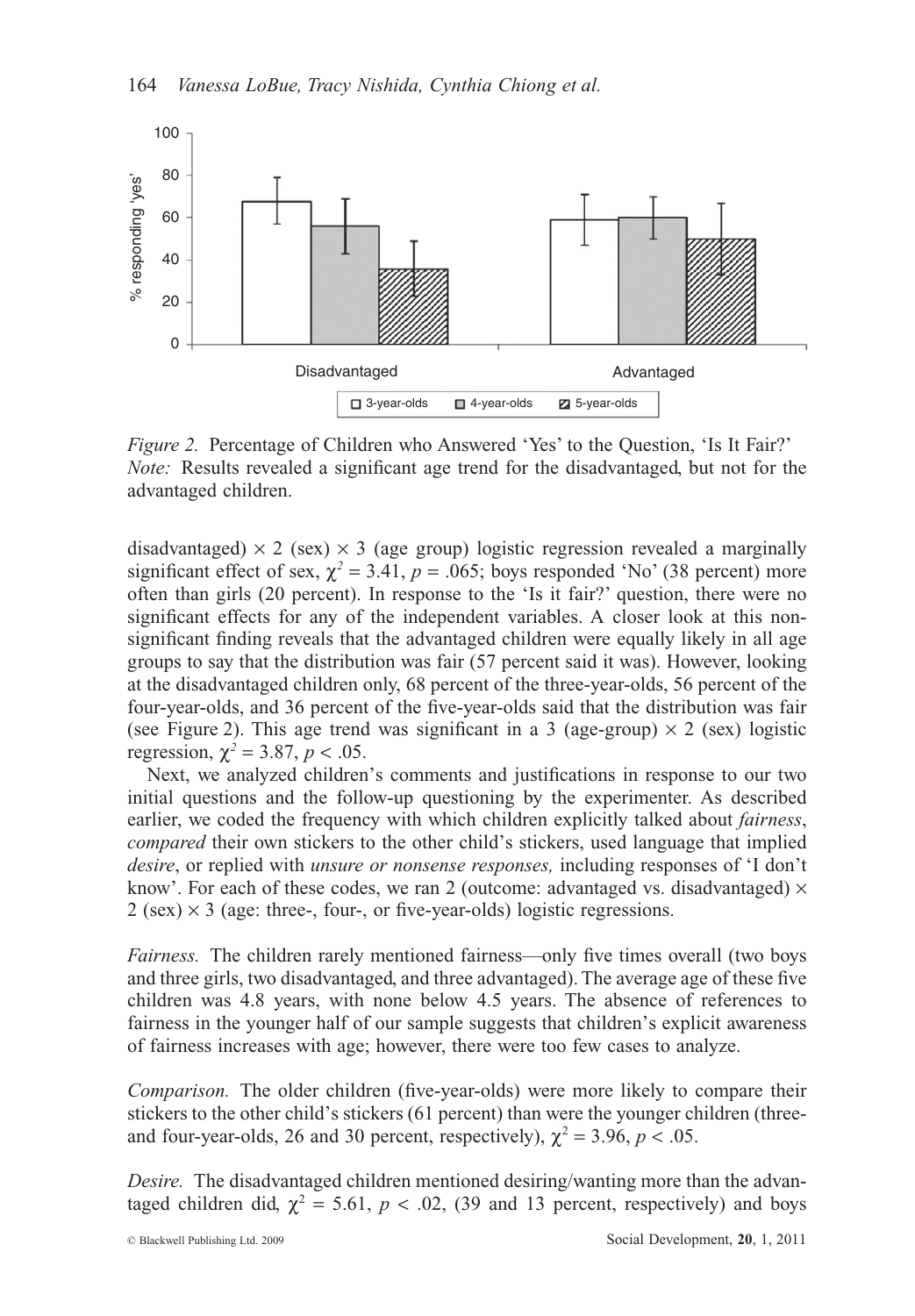

*Figure 3.* Age Trends in use of Justification Categories.

*Note:* Older children were significantly more likely to make explicit comparisons than were younger children. Younger children were more likely to use desire related language (non-significant).

mentioned a desire for more stickers more often than girls did,  $\chi^2 = 9.73$ ,  $p < .01$  (47) and 10 percent, respectively). There was not a significant age effect, but younger children mentioned desire somewhat more often than older children (48, 37, and 33 percent, for three-year-olds, four-year-olds, and five-year-olds, respectively) (see Figure 3).

*Unsure or Nonsense.* There were no significant main effects for this variable.

## *Advantageous Inequality Aversion?*

The analyses of emotion ratings, looking times, and verbal justifications offer evidence that children as young as three experience *disadvantageous* inequality aversion, but no evidence of *advantageous* inequality aversion. Other behaviors (described below) by a few of the children did, however, suggest that advantageous inequality aversion might exist, even if it was rarely demonstrated.

Eight of the advantaged children (six girls, two boys; two three-year-olds, four four-year-olds, two five-year-olds) spontaneously tried to repair the inequality by giving the disadvantaged child more stickers or by requesting that the experimenter give the disadvantaged child more stickers. In five of these cases, the advantaged child handed one sticker to the disadvantaged child, after the disadvantaged child had protested to the experimenter about the unequal distribution. We cannot be sure that these advantaged children were feeling 'aversion' to the inequality itself; they may have simply been reacting to the protest or unhappiness of their partner. We can, however, be confident that these actions were guided by an understanding of equality, because in all cases they offered one and only one sticker, which made the outcomes equal. In three of these cases, the giving was accompanied by a statement about equality, for example: 'He can have one of mine . . . now we both have three'. In all five cases, the giving was done spontaneously, quickly, and quite casually.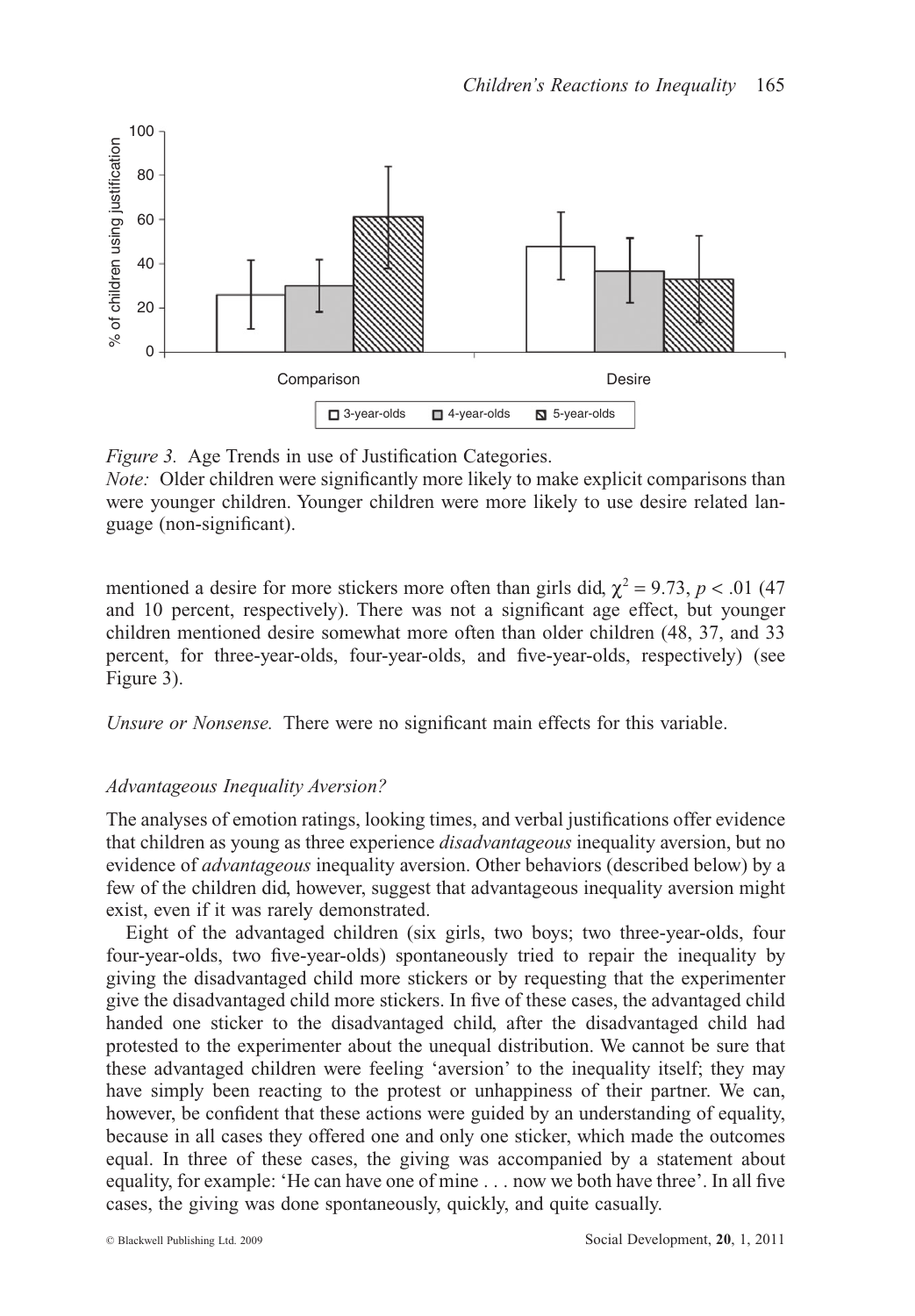In the remaining three examples of rectification attempts, the advantaged child asked the experimenter to give more stickers to the disadvantaged child. One of these three requests was made after the disadvantaged child had objected. However, in two cases (both four-year-old girls), the advantaged child objected instantly to the unfair distribution. One girl said 'How come she only got two and I got four? Give her 1, 2, 3, 4!' In the other pair, the advantaged girl said, 'Give that to Martha... four stickers.' Both of these responses were made within 5 seconds of the end of the distribution, and in neither case was there any prompt from the experimenter or expression of concern or unhappiness from the partner. These two cases represent the clearest examples of advantageous inequality aversion.

On the other side of the distribution, six of the disadvantaged children (all girls, one three-year-old, five four-year-olds) spontaneously tried to rectify the situation. Four of them directly asked the experimenter for more stickers. Three of the six children (including one who also made a request) spontaneously attempted to take one of the advantaged child's stickers to make the distribution even.

## **Discussion**

We created a blatantly unequal distribution for which there was no justification and then recorded children's emotional, verbal, and behavioral reactions. We found clear evidence of disadvantageous inequality aversion at *all ages*. These results were contrary to our initial expectation: We found *no age trends* in the degree to which disadvantaged children showed an emotional response to inequality. The only age trends we found were in the degree to which disadvantaged children used the word 'fair' and explained their dissatisfaction by pointing out the inequality. These findings indicate the existence of an intuitive, affective response to unfair distributions by the age of three. However, the ability to *talk* about fairness and make requests for redress subsequently increases with age between three and five years, and may only reach a moderate level of competence by the age of six (Damon, 1975, 1980, 1994).

Our procedure allows us to reject the possibility that the disadvantaged children were motivated purely by greed or frustration (at seeing a larger pile of stickers), rather than aversion to inequality. The specificity of the children's responses makes it possible to infer that a sense of fairness was responsible for our results: The children often suggested equalizing. No child ever asked for all of the stickers, or claimed to deserve them all. Further, children made attempts or requests to repair unequal distributions by asking for more stickers or by giving one sticker to the other child. In the 'Instant Protest' example described above, the five-year-old girl did not ask for more stickers or ask for all of the stickers; she simply asked for the same amount of stickers that her partner received.

We also found what is, to our knowledge, the first suggestive evidence for the existence of *advantageous* inequality aversion in young children: Two advantaged children (both were four-year-old girls) instantly objected to being given more than their partners, and five other advantaged children (three girls, two boys; one threeyear-old, two four-year-olds, and two five-year-olds) *spontaneously* gave one of their four stickers to their partner, with no prompting. These cases were rare—the more common response of advantaged children was to smile and begin playing with their stickers, or to watch quietly and defer to the partner when the experimenter asked 'is that okay?' 'Is that fair?' But we consider it noteworthy that *any* of these advantaged children, who were all below the age at which children talk reliably about fairness,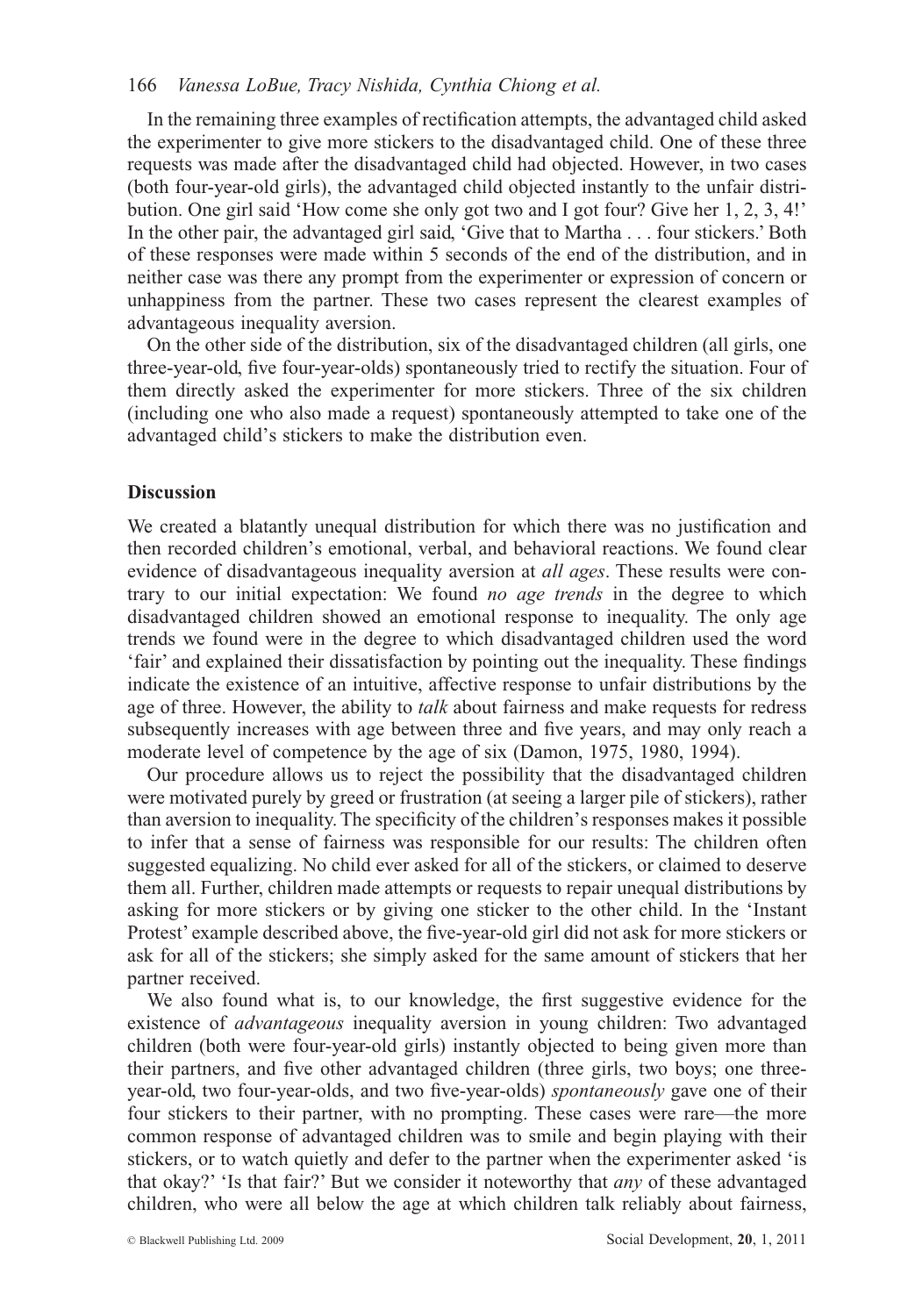objected to, or even tried to rectify an unfair distribution. Because our evidence is weak, more research is necessary to elucidate the cognitive and emotional antecedents—or even the very existence—of advantageous inequality aversion.

Despite the relative lack of age differences overall, there were a few differences between the three-year-old group and the two older groups that are worth noting. In particular, the three-year-olds never spontaneously mentioned fairness, and only one advantaged three-year-old tried to correct the unfair distribution. Thus, although the ability to recognize and dislike disadvantageous inequality emerges early, only gradually do young children become able to articulate their objections. The mechanism underlying this change is unclear. Between the ages of three and five, children are becoming more advanced both cognitively and socially, and their ability to articulate why they are uncomfortable with an unfair distribution may be the result of development in many different areas. All we can say, from our data, is that between the ages of three and five, children gradually stop talking about their own likes and dislikes, and they begin making more appeals to the objective inequality of the distribution, suggesting that they expect the experimenter to recognize this difference as problematic. We hope that future research will examine the emergence of fairness concurrently with the development of other important social-cognitive abilities known to be developing during this age range, such as children's understanding of intention and desire, as well as theory of mind (Astington, 2001).

Further evidence of increasing sophistication and differentiation of a concept of fairness is the fact that the disadvantaged children were just as likely to say that the distribution was not 'okay' in all three age groups, but were more likely to explicitly say that the distribution was not 'fair' as they got older. This finding strengthens our argument that children are sensitive to unequal distributions before they can explain why, and before they can reason in terms of the word 'fair'.

There were also a few sex differences. Firstly, disadvantaged boys' looking behaviors suggested that they felt less satisfaction (more envy) than girls. Secondly, threeyear-old disadvantaged boys showed more negative emotion than the corresponding group of girls. These results are consistent with previous literature examining children's reactions to receiving a disappointing gift. In these studies, researchers have consistently found that boys express more negative emotion than girls upon receiving an undesirable gift after being led to believe that they would receive a desirable one (Cole, 1986; Davis, 1995; Saarni, 1984, 1988). The current results raise the possibility that boys might become sensitive to unfairness earlier, or react to it more strongly, or mask their responses less effectively than girls do. On the other hand, 12 of the 14 children in our study who made a spontaneous effort to rectify the inequality were girls. Further research is needed to examine the causes of these sex differences.

We note several limitations of the current study. Firstly, we did not control for whether the pairs in our study were friends or not. In both the Olson and Spelke (2008) study and the Fehr et al. (2008) study discussed previously, children (who were tested alone) were more likely to share, or endorse sharing, with siblings or friends than strangers. However, we presume that our relatively large sample size allowed variations in friendship patterns to cancel out due to randomization within each age group. Furthermore, we would expect five-year-olds to have *more* friends than three-year-olds, so we do not believe that our failure to find age trends is due to non-random pairings of children.

Another limitation of the current work is that the experimenter was both an adult and a stranger to the participants. It is possible that, had the person doling out the stickers been another child, or had it been a well-known and liked teacher, more children might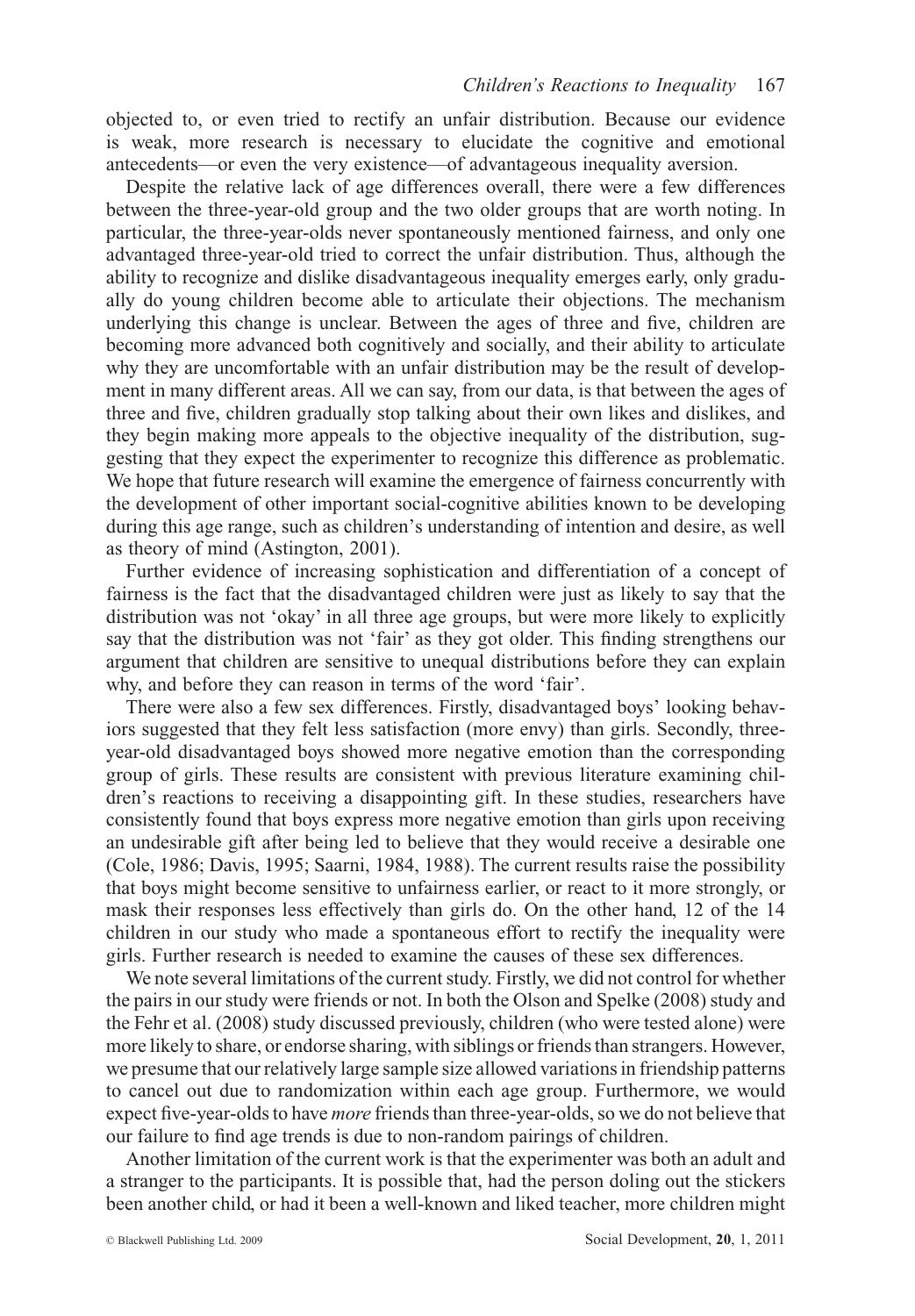have protested. In this way, the children's verbal responses may have underestimated their awareness of fairness. However, in the current study we measured emotional responses as well, and although many of the disadvantaged children did not explicitly protest the unequal distribution, many of them were visibly sulky and unhappy. Thus, we do not believe that using an adult stranger as the experimenter prevented the children from reacting emotionally to the unequal distribution. Nonetheless, future research should investigate unfair distributions generated by lower status or more familiar people.

A third limitation of our study is that, in our quest for ecological validity, we created a situation in which the disadvantaged children generally spoke more and took the lead more often in interacting with the experimenter. We therefore consider our findings about disadvantaged children to be more reliable than our findings for advantaged children. Future work on advantageous inequality aversion might employ a design that separates the two children in order to standardize the degree to which the advantaged child is forced to respond. Furthermore, it would be interesting to run a comparison condition in which all children get four stickers, to establish the baseline of happy responding that occurs when there is no inequality. In the present study we can say confidently that our advantaged children were happier than our disadvantaged children, and that they were slightly happier than neutral, but it is possible that they were less happy than they would have been had they participated in a fully equal distribution.

As a whole, this research has shown that children under the age of five show clear evidence of disadvantageous inequality aversion and scattered instances of what appears to be advantageous inequality aversion. Although the current findings are consistent with Fehr and colleagues' (2008) assertion that young children often behave in accordance with their desires (as our younger children most often did), contrary to Fehr's assertions, we did find instances where children as young as three years old gave one (never two) of their own stickers to a fellow child in order to equalize an unfair distribution. This suggests that children under the age of five are not only capable of recognizing and reacting to an unfair distribution, but that they are also capable of mending it. Such behavior illustrates Fiske's (1991) relational model of 'equality matching', which he hypothesized would emerge around the fourth birthday. Consistent with Fiske's ideas, we provide evidence that an intuitive understanding of inequality is already in place during the year before the fourth birthday.

In conclusion, the current research presents evidence that three-, four-, and five-yearold children have an emerging sense of fairness in distributive contexts. It also illustrates the importance of using implicit and behavioral measures, which may detect aspects of moral development that cannot be found in children's explicit verbal behavior. Taken together, our results suggest that the emotional response to unfairness emerges very early, and the ability to talk and reason about fairness and other moral issues may be a relatively late accomplishment—one that builds on children's earlier ability to notice and dislike inequality. When a child gets upset at being given a smaller gift than her sibling, her anger may seem 'childish', but it is a step on the road to moral maturity.

#### **References**

Astington, J. W. (2001). The future of theory-of-mind research: Understanding motivational states, the role of language, and real-world consequences. *Child Development*, *72*, 685–687. Birch, L. L., & Billman, J. (1986). Preschool children's food sharing with friends and acquain-

tances. *Child Development*, *57*, 387–395.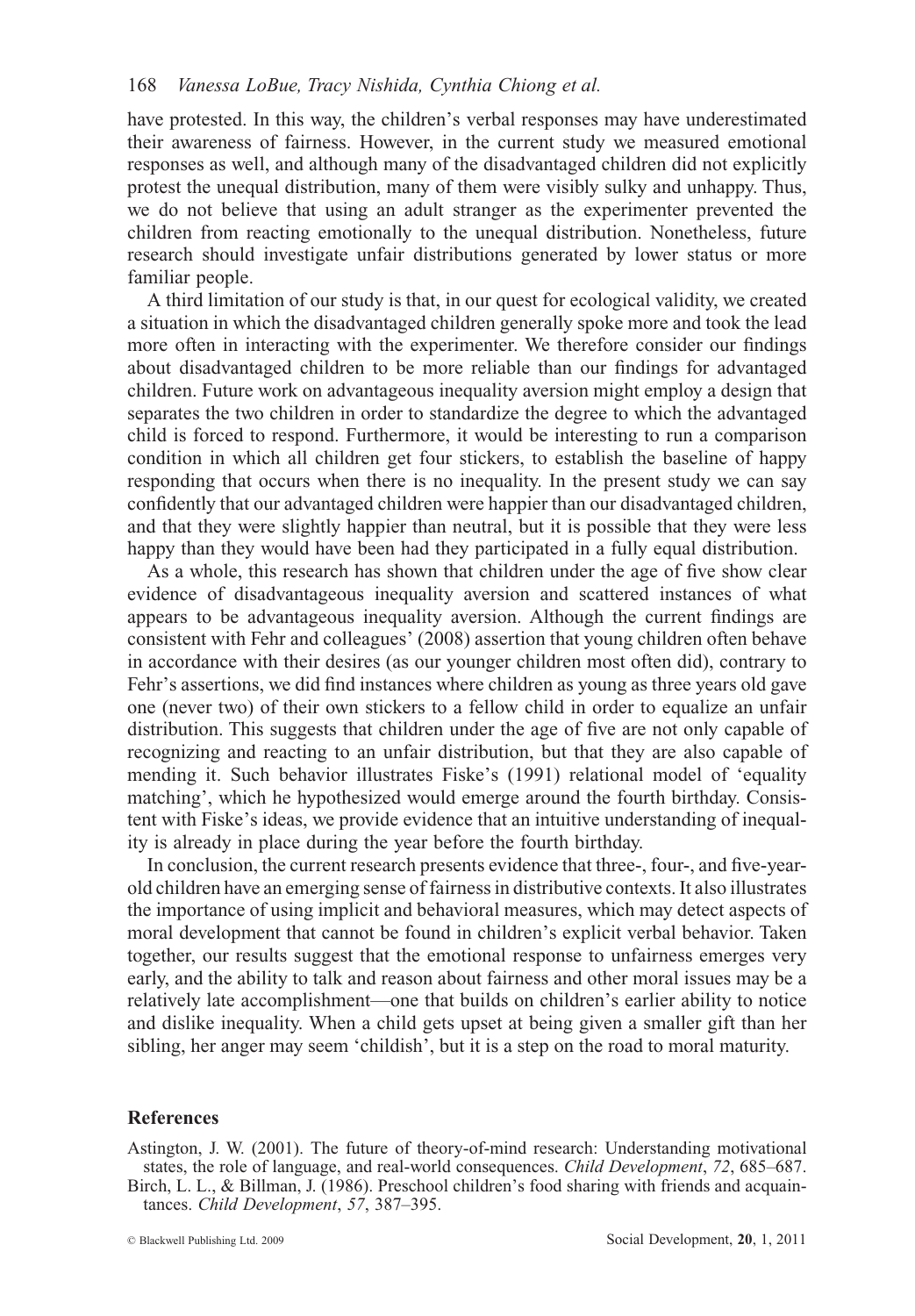Brosnan, S. F., & de Waal, F. B. M. (2003). Monkeys reject unequal pay. *Nature*, *425*, 297–299.

- Cole, P. M. (1986). Children's spontaneous control of facial expression. *Child Development*, *57*, 1309–1321.
- Damon, W. (1975). Early conceptions of positive justice as related to the development of logical operations. *Child Development*, *46*, 301–312.
- Damon, W. (1980). Patterns of change in children's social reasoning: A two-year longitudinal study. *Child Development*, *51*, 1010–1017.
- Damon, W. (1994). Fair distribution and sharing: The development of positive justice. In B. Puka (Ed.), *Fundamental research in moral development. Moral development: A compendium* (Vol. 2, pp. 189–354). New York: Garland Publishing Inc.
- Davis, T. (1995). Gender difference in masking negative emotions: Ability or motivation? *Developmental Psychology*, *31*, 660–667.
- Dunn, J., & Munn, P. (1987). Development of justification in disputes with mother and sibling. *Developmental Psychology*, *23*, 791–798.
- Fehr, E., & Schmidt, K. (1999). A theory of fairness, competition and co-operation. *Quarterly Journal of Economics*, *114*, 817–868.
- Fehr, E., Bernhard, H., & Rockenbach, B. (2008). Egalitarianism in young children. *Nature*, *454*, 1079–1083.
- Fiske, A. P. (1991). *Structures of social life: The four elementary forms of human relations: Communal sharing, authority ranking, equality matching, market pricing* (pp. 381–408). New York: The Free Press.
- Gerson, R. P., & Damon, W. (1978). Moral understanding and children's conduct. *New Directions for Child Development*, *1*, 41–59.
- Gummerum, M., & Keller, M. (2008). Moral psychology and economic game theory. *European Journal of Developmental Science*, *2*, 206–220.
- Haidt, J.,  $\&$  Graham, J. (2007). When morality opposes justice: Conservatives have moral intuitions that liberals may not recognize. *Social Justice Research*, *20*, 98–116.
- Hauser, M. (2006). *Moral minds: How nature designed our universal sense of right and wrong*. New York: HarperCollins.
- Hay, D. F. (1979). Cooperative interactions and sharing between very young children and their parents. *Developmental Psychology*, *15*, 647–653.
- Hay, D. F., Caplan, M., Castle, J., & Stimson, C. A. (1991). Does sharing become increasingly 'rational' in the second year of life? *Developmental Psychology*, *27*, 987–993.
- Hay, D. F., & Murray, P. (1982). Giving and requesting: Social facilitation of infants' offers to adults. *Infant Behavior and Development*, *5*, 301–310.
- Helwig, C. C., & Turiel, E. (2003). Children's social and moral reasoning. In P. K. Smith, & C. H. Hart (Eds.), *Blackwell handbook of childhood social development* (pp. 475–490). Oxford: Blackwell.
- Killen, M., Pisacane, K., Lee-Kim, J., & Ardila-Rey, A. (2001). Fairness or stereotypes? Young children's priorities when evaluating group exclusion and inclusion. *Developmental Psychology*, *37*, 587–596.
- Kohlberg, L. (1969). Stage and sequence: The cognitive-developmental approach to socialization. In D. A. Goslin (Ed.), *Handbook of socialization theory and research*. Chicago, IL: Rand McNally.
- Konstantareas, M. M., & Desbois, N. (2001). Preschoolers' perceptions of the unfairness of maternal disciplinary practices. *Child Abuse & Neglect*, *25*, 473–488.
- Lane, I. M., & Coon, R. C. (1972). Reward allocation in preschool children. *Child Development*, *43*, 1382–1389.
- Loewenstein, G. F., Thompson, L., & Bazerman, M. (1989). Social utility and decision making in interpersonal contexts. *Journal of Personality and Social Psychology*, *57*, 426– 441.
- Nisan, M. (1984). Distributive justice and social norms. *Child Development*, *55*, 1020–1029.
- Olson, K. R., & Spelke, E. S. (2008). Foundations of cooperation in young children. *Cognition*, *108*, 222–231.
- Piaget, J. ([1932] 1965). *The moral judgment of the child*. New York: Free Press.
- Premack, D. (2007). Foundations of morality in the infants. In O. Vilarroya, & F. I. Arigmon, (Eds.), *Social brain matters: Stances on the neurobiology of social cognition* (pp. 161–167). Atlanta, GA: Editions Rodopi.